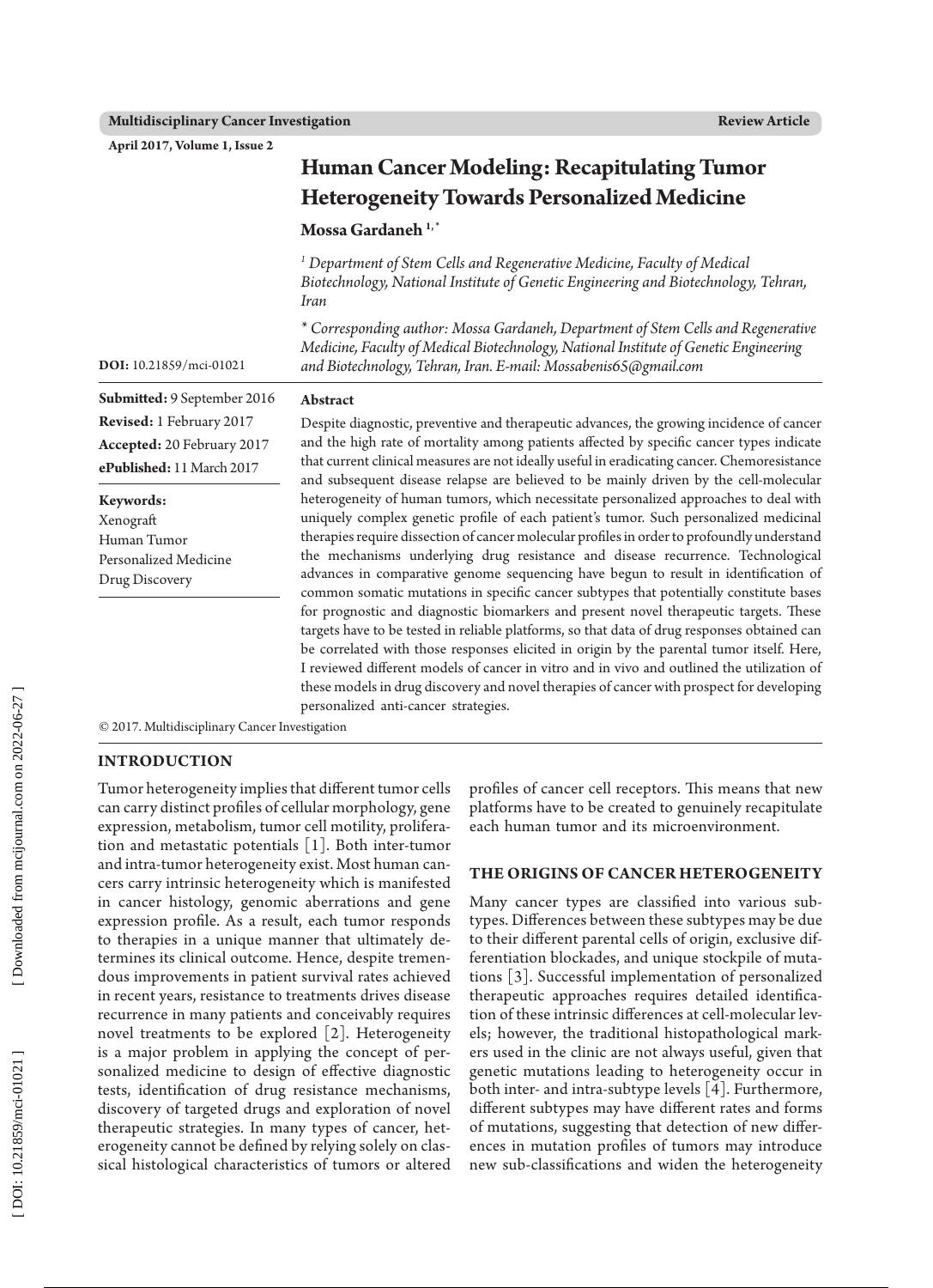[5, 6]. For the reasons outlined above, cell signaling pathways as well as cell–cell and cell–matrix commu nications within the tumor microenvironment have to be examined following data integration from genom ic, transcriptomic and proteomic analyses [7]. Using microarray-based cancer classification that comprises multiple discriminatory molecular markers, Yang and Naiman introduced a statistical approach for classify ing multiple disease states in leukemia and obtained improved results compared to benchmark classifiers [8]. Such an approach can also integrate pathway analysis of gene expression to provide accurate and comprehensive classification of cancer. The heteroge neous nature of various tumors indicates that reliable platforms are needed to allow comprehensive anal yses for thorough understanding of human tumors before stepping into targeted drug modeling and per sonalized therapy. Therefore, development of animal models that can recapitulate many aspects of human tumors is required and below, I will discuss various types of these models that are applied to different can cer types to meet the increasing demand for personal ized modeling of cancer.

### **In Vitro Models of Human Canc e r**

Cancer cell lines have been derived from either highgrade, high-stage cancers or normal lines immortalized by genetic modifications [9, 10]. They have become an indispensable tool in studying cancer bi ology and screening for cancer drugs. This is due to their attractiveness, as they are inexpensive, immor talized, easily perpetuated, mostly homogeneous, and genetically manipulatable. Cancer cell lines car ry many intrinsic characteristics of cancer and share many genetic profiles and genomic modifications with primary human tumors [11, 12]. Cancer cell lines are attractive tools in drug discovery and screening be cause of their homogenous nature, high rate of pro liferation and easy adaptation to cell culture. Notably, the anticancer drug screening program of the National Cancer Institute (NCI) in 1980s was aimed at identi fying and prioritizing compounds with selective anti cancer activities by screening a panel of 60 cancer cell lines [13]. So far, over 100,000 compounds have been screened by this method, which has led to develop ment of many important anti-cancer drugs including anti-HER2 trastuzumab, anti- tubulin Taxol, anti-an giogenic bevacizumab and anti-proteasome bortezo mib [14, 15]. Despite their useful applications in drug screening, cancer cell lines are too simplified to model the heterogeneous nature of human cancers, let alone their ability to reconstitute genuine tumor microenvi ronment in culture dishes. Once cultured, cancer cell lines undergo genetic transformations that are not re stored when they are returned to grow in vivo  $[16]$ .

Differences in genomic profiles and gene expression patterns can also be envisaged in different isolates of a same single cell line [17]. Culturing also generates ho mogenous batch of cancer cells by selecting the adapt ed cells, but eliminating tumor-resident non-cancer cells and cell-interacting proteins [18]. Furthermore in culture, cell lines lack components of cancer stro ma that include blood and lymphatic vessels, associ ated immune cells and fibroblasts, and do not grow in the presence of a complex extracellular matrix [19]. Therefore, cell line-based data often do not match with those obtained from clinical studies [20], a dis crepancy that is reflected in different outcomes of transcriptome studies in clinical samples compared to that of established cancer cell lines [21] and is blamed for failure in developing new drugs [22]. It is inferred from these reports that more complex in vivo systems are required to accurately model cancer for its critical steps from tumor formation to progression and metas tasis.

# IN VIVO MODELS OF HUMAN TU

Animal models of cancer provide a more reliable plat form to investigate basic, translational as well as clinical aspects of cancer biology [23]. Faithful reproduction of cellular and molecular pathologies of cancer is a prereq uisite to accurately recapitulate the disease, and animal models are supposed to preserve genotypic and pheno typic characteristics of cancer. However, there will be some compromise when using mice as model animals since they cannot perfectly reflect certain features of hu man cancer [24]. One reason for this is that within the microenvironment, there also exist multiple non-ma lignant cell types as well as the extracellular matrix to maintain the tumor  $\lfloor 23 \rfloor$ . The interactions between malignant and non-malignant cell types determine the tu mor fate and identity and so are determinants of novel anti-cancer therapies [23]. Substitution of each compo nent of this complex structure with animal counterpart or changes in sites of tumor growth may alter the tumor microenvironment and influence the stromal and vas cular interactions. In fact, upon implantation of human cancer cells into an immunodeficient mouse host, the xenograft will inevitably grow beside murine stromal and endothelial cells [24]. In addition, suppression of animal's immune system to disallow rejection of human implants compromises normal immune responses and function of immune cells in the tumor microenviron ment. Various approaches have been applied to develop animal models of cancer and as a result, several models exist (Table 1) [25]. Figure 1 shows both the resources of human tumor modeling and various forms of pro duced models. To generate each model, a choice of im mune-compromised mice exists, as outlined in Table 2 [26].

DOI: 10.21859/mci-01021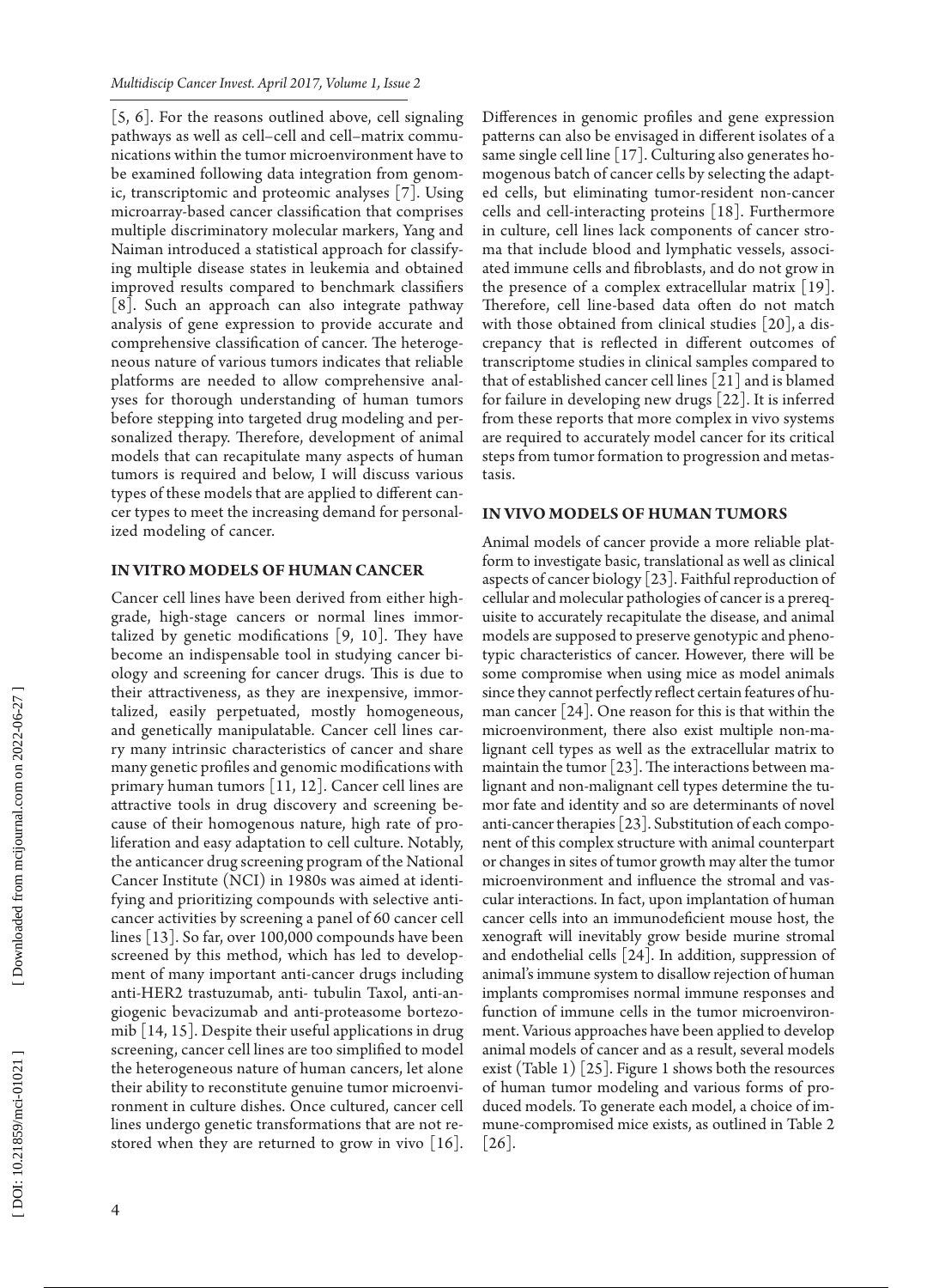**Table 1:** Various Animal Models of Cancer

| <b>Model Name</b>                                                            | Host                                               | <b>Transplant</b>                                                                                                         | Production                                                                                              | <b>Comments</b>                                                                                                                                                         |
|------------------------------------------------------------------------------|----------------------------------------------------|---------------------------------------------------------------------------------------------------------------------------|---------------------------------------------------------------------------------------------------------|-------------------------------------------------------------------------------------------------------------------------------------------------------------------------|
| Ectopic xenografts                                                           | syngeneic or<br>immune-compromised<br>rodent hosts | tumor-derived cell lines,<br>tissue explants                                                                              | Subcutaneous (sc),<br>intraperitoneal (ip),<br>intravenous $(iv)$ or<br>intramuscular (im)<br>injection |                                                                                                                                                                         |
| Orthotopic models                                                            | immune-compromised<br>rodent hosts                 | tumor-derived cell lines,<br>tissue explants                                                                              | Implantation to proper<br>organ or tissue                                                               | To better reproduce cell-cell<br>interactions of the local<br>microenvironment for tumor<br>development.                                                                |
| Germ-line transgenic<br>and conditional<br>transgenic models<br>(GEMMs).     | Rodents                                            | Gene expression<br>vectors                                                                                                | Transgenic<br>methodologies                                                                             | Target oncogenes or tumor<br>suppressor genes can be<br>regulated either systematically<br>or spatiotemporally.                                                         |
| Primary human tumor<br>grafts (personalized<br>tumor grafts and<br>avatars). | Immune-compromised<br>animal.                      | Freshly excised primary<br>human tumor<br>fragments or tumor<br>cells                                                     | Direct implantation,<br>serial transplantation                                                          | To maintain the genotypic<br>and phenotypic profile of the<br>parental tumor                                                                                            |
| Carcinogen-induced<br>models                                                 | Immune-compromised<br>animal.                      | carcinogenic agents<br>either alone or in<br>combination with<br>known tumor promoter<br>agents, e.g., phorbol<br>esters, | Injection                                                                                               | To recapitulate the<br>time-dependent and multistage<br>progression of tumor<br>pathogenesis in response to<br>environmental carcinogens and<br>tumor-promoting agents. |

**Table 2:** Various Immune-Compromised Mice Used to Produce Tumor Models

| Mice                                         | <b>Description</b>                                                                                                                                                                                                                                           |  |  |
|----------------------------------------------|--------------------------------------------------------------------------------------------------------------------------------------------------------------------------------------------------------------------------------------------------------------|--|--|
| Athymic nude mice<br>$(Balb/c, CD-1, Nu/Nu)$ | Lack a thymus and are unable to produce T cells. These models can carry mutations not only in their<br>nude gene, but also in xid that affect the maturation of T-independent B lymphocytes, or beige that causes<br>defection in natural killer (NK) cells. |  |  |
| <b>SCID Mice</b>                             | Carry a severe combined immunodeficiency affecting both B and T lymphocytes but have normal NK<br>cells                                                                                                                                                      |  |  |
| Nonobese diabetic<br>(NOD)-SCID mice         | Deficient in T cells, B cells and NKs                                                                                                                                                                                                                        |  |  |
| Rag2-knockout mice                           | Have their recombinant-activating gene 2 deleted <sup>27</sup>                                                                                                                                                                                               |  |  |

# **Cell Lin e s-Bas e d Xenograf t Model s**

These tumor models are usually generated by transplant ing human cancer cell lines into immune-compromised mice [27]. Cell line xenograft models have a diverse range of applications: 1) investigating the consequences of ge netic manipulation of human tumors, 2) evaluating drug response, and 3) monitoring progression and metastasis of tumors generated from cancer cell lines expressing fluorescent or bioluminescent expression cassettes that are detectable using non-invasive imaging techniques in living animals [27]. Therefore, cell line xenografts have become effective models to study human cancers in vivo and constitute solid platforms to virtually evaluate every clinically-approved anti-cancer drug [28]. Despite their widespread utilities, cell line-based xenografts car ry several disadvantages to model tumors. These include genomic divergence upon extensive passages, including altered gene expression, chromosome rearrangements, karyotype changes, modified differentiation markers and derailed growth rates [29]. The models may also be un -

qualified for identifying various anti-cancer compounds for several reasons: 1) cancer cells enjoy high growth rate that may bias toward the discovery of anti-proliferative drugs, and impede discovery of compounds affecting unique, growth-independent pathways. 2) Unlike actu al human cancers, cell lines constituting xenografts have homogenous nature. 3) They also clonally originate from late-stage metastatic cancers that limit their cellular com plexity compared to primary tumors. 4) They lack sup porting cell types such as cancer-associated fibroblasts or immune cells, which are known to affect tumor growth [30, 31]. For these reasons, models based on cancer cell lines may not suit for investigating early events of tumor igenicity and discovering compounds that target cancer progression. In fact, lack of tumor heterogeneity and the absence of stromal microenvironment where tumors nat urally grow are two main reasons why the US Food and Drug Administration approves only 5% of anti-cancer agents after pre-clinical testing [32].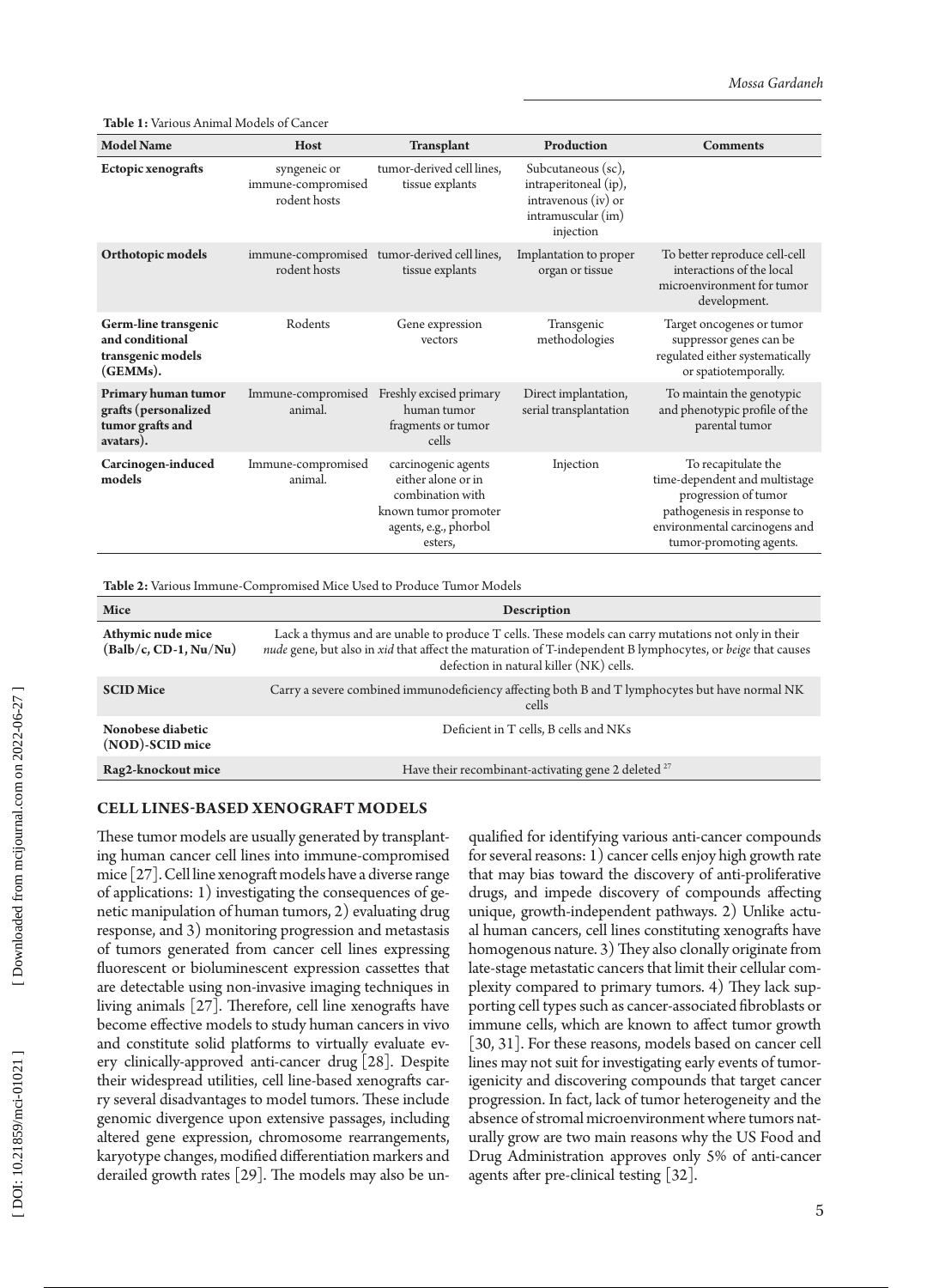



**Figure 1:** Human Cancer Modeling. (A) Sources of modeling that include mutated transgene as in non-viral or viral vectors, established tumor cell line propagated in culture, tumor fragments or tumor cells directly isolated from human tumor. (B) Various tumor models: ecto pic xenografts formed by different injection routes, genetically engineered mouse model (GEMM), orthotopic models, carcinogen-induced models and Avatars. Green pads indicate the right tissue and red ones represent tumor models. im, intramuscular; ip, intraperitoneal; iv, intravenous, sc, subcutaneous. See text and Table 1 for more information.

# **Ge n etically Enginee re d Mouse Model s**

Gene-targeting technologies combined with transgene sis have provided unique opportunities for closely reca pitulating human tumors by producing genetically en gineered mouse models (GEMMs) [33]. Mice can be genetically modified by microinjection of DNA in the pronuclei of fertilized zygotes whereby the transgene is integrated into the genome [34]. If the aim of this DNA manipulation is to overexpress an oncogene or delete a tumor-suppressor gene; the host animals will provide suitable models of cancer. Several GEMMs have been developed for sporadic cancers with a high impact on oncology, drug discovery and preclinical translational biology [35]. By introducing specific mutations known to be linked to human tumors and induction of can -

cer-initiating mutations in a spatiotemporal manner, generation of GEMMs can be designed specifically for studying tumorigenesis and cancer behavior [33]. An other advantage of GEMMs to transplantation models is that the tumor grows as the host animal grows with out need for immune compromising. Therefore, the host remains immune-competent and preserves the complex interactions that occur between tumor cells and the immune system [19]. Moreover, developmen tal stages of GEMMs occur spontaneously without further induction or manipulation and so mimic those of human tumors more closely than other models do [35]. Furthermore, GEMMs continue to grow in number and so allow for studying the effect of combinations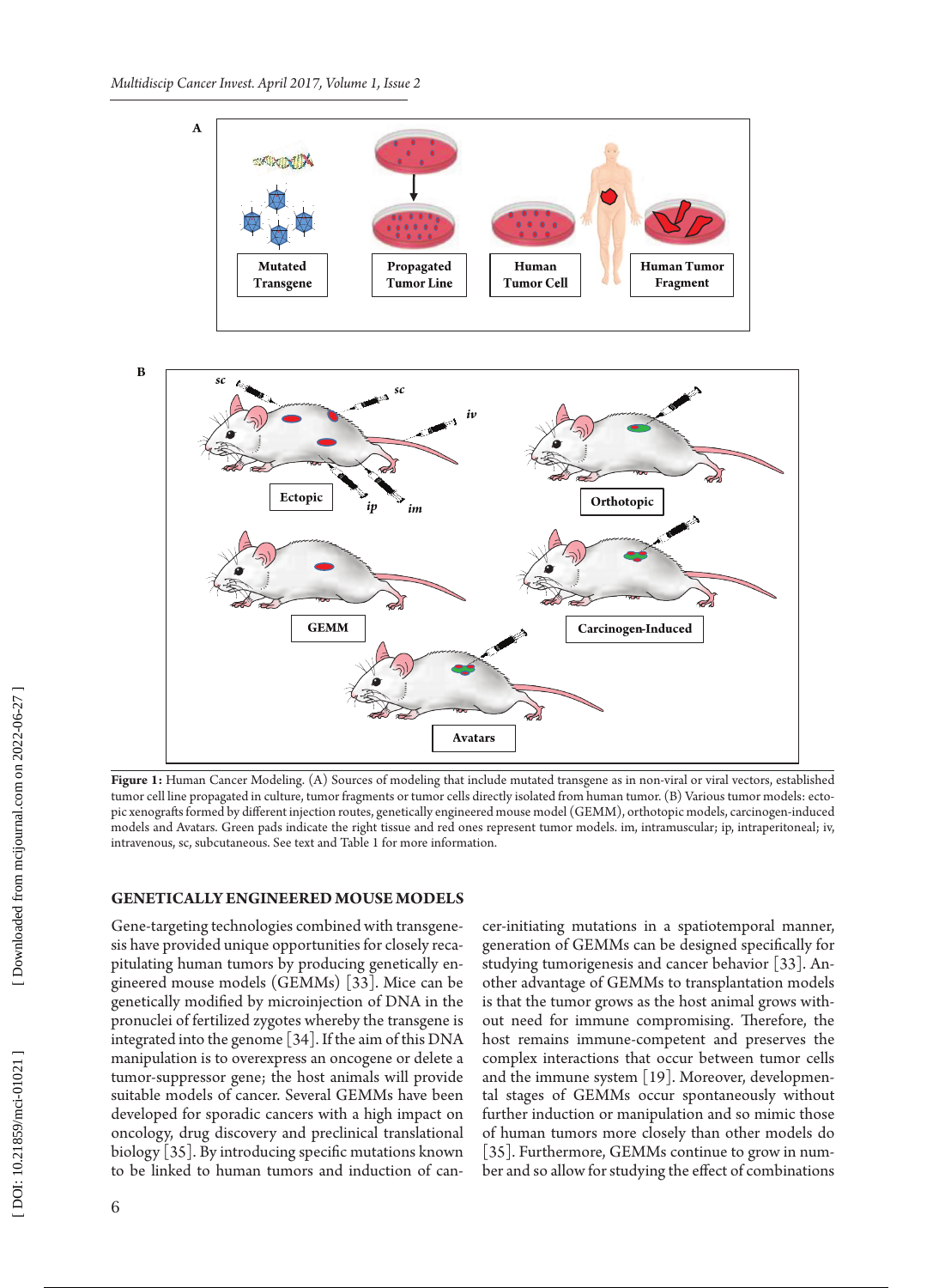of mutations on tumorigenesis. This makes it possible to dissect complex molecular events that happen in the course of tumor formation and progression.

Despite their unique potential to be applied for trans lational research and drug development [35], GEMMs suffer from few pitfalls in modeling human tumors. One major disadvantage is the different genetics and physi ology between tumors developed in human and those produced in mouse [15]. Secondly, only few tumor-as sociated genes can be manipulated by reverse genetics as the base of GEMMs production and the level and pat tern of gene expression cannot be controlled precisely with random integration, leading to unexpected phe notypes [35]. Thirdly, the rapid evolution of GEMMs solely by genetic manipulation of tumor-associated oncogenes or tumor-suppressor genes does not neces sarily recapitulate the slow pace of tumor formation as it naturally takes decades to complete in humans, even though the same genes are altered in both [36].

# **Patient-Derived Xenograft Model s**

Patient-derived xenograft models (PDXs) have gained credit as translation tools for bridging cell-molecular bi ology studies of human tumors with clinical studies, by mimicking their key characteristics important for drug discovery and novel therapies [37]. Tumor xenografts are advantageous for using advanced or metastatic can cer as the starting material. In these stages, tumor cells presumably represent real human tumors replete with genetic complexity and intra-tumor heterogeneity. Syn geneic models of cancer made of murine cancer cells implanted in mice can be especially useful because their host's immune system remains intact to interact with the molecules under investigation and allow the activity of candidate drugs to be more accurately evaluated [38]. Xenografts are also advantageous to cancer cell lines in propagating through successive generations in animal host in the absence of high selection pressure, recapit ulating gene expression patterns specific to primary tu mors, exhibiting stable patterns of protein expression, and bearing relatively stable genomes over time [39].

#### **Ge neration of Xenograf t Model s**

To produce xenograft models, tumors derived from pri mary surgical resection are cut into smaller pieces and injected into mice either directly or upon enzymatic digestion to produce cell suspensions. Expansion and early passage preparation of frozen stocks from tumor cell suspension is a critical step that would allow inocu lation of mice in any given cohort with the same num ber of tumor cells [40]. Recent technical progresses in xenograft formation improved the rate of success. Such progresses in breast cancer (BC), for instance, include not only injection into the orthotopic site, but also sup plementation of estrogen, the use of more highly im mune-suppressed mice, and alteration of the microen -

vironment through addition of mesenchymal stem cells and/or Matrigel [41]. The orthotopic transplantation into the inguinal mammary fat pad is the best proce dural option of all, as it more faithfully recapitulates the breast tumor stromal microenvironment [42], whereas a combination of approaches described in the literature are needed to model colorectal cancer [43].

The content of the stroma includes the vasculature, ad ipocytes, tumor-associated macrophages and other im mune cells, as well as cancer-associated fibroblasts that affect tumor cell behavior by supplying growth factors/ cytokines [23]. These interactions are important de terminants of the local microenvironment in promot ing tumorigenesis. In this case, some murine growth factors and cytokines do not interact with their human counterpart receptors, orthotopic tumors vascularize more significantly than do subcutaneous tumors, and implantation to inguinal rather than thoracic fat pads show improved engraftment rates [44]. Humanization of tumor microenvironment to support tumor engraft ment and growth [45] and its manipulation to narrow tumor-microenvironment gap [46] that recently pro duced Xactmice [47] are two interesting areas that add to the improved modeling of human tumors in mice.

# **Applications of Animal Models for Human Cancer Studies**

### **Duplication of Molecular Heterogeneity**

The increasing use of genome-wide analyses over the recent years has unraveled the molecular heterogene ity of cancer and its impact on patient prognosis [48]. These developments provide compelling evidence for poor translation of drug responses from cell line-based in vitro and in vivo models. As a result, models that more faithfully reflect the clinical diversity of human cancer are at high demand.

# **PDX for Tissue-cell-molecular Recapitulation**

There are no comprehensive reports available to com pare patient tumor with xenograft. Despite this, PDX models presumably reflect the genuine entity of the parental tumor by maintaining its histology, gene ex pression patterns and genome profile [49]. The models preserve histological characteristics of the parental pa tient tumors, mutation profiles, as well as the response patterns to targeted therapies [50]. Moreover, in some PDX models, critical post-therapeutic tumor character istics such as residual disease and tumor relapse can be observed.

#### **Preservation of Genome/genetic Compositions**

Whole-genome analysis of a patient's peripheral blood, primary breast tumor and brain metastasis with PDX model of the tumor demonstrated preservation of ma -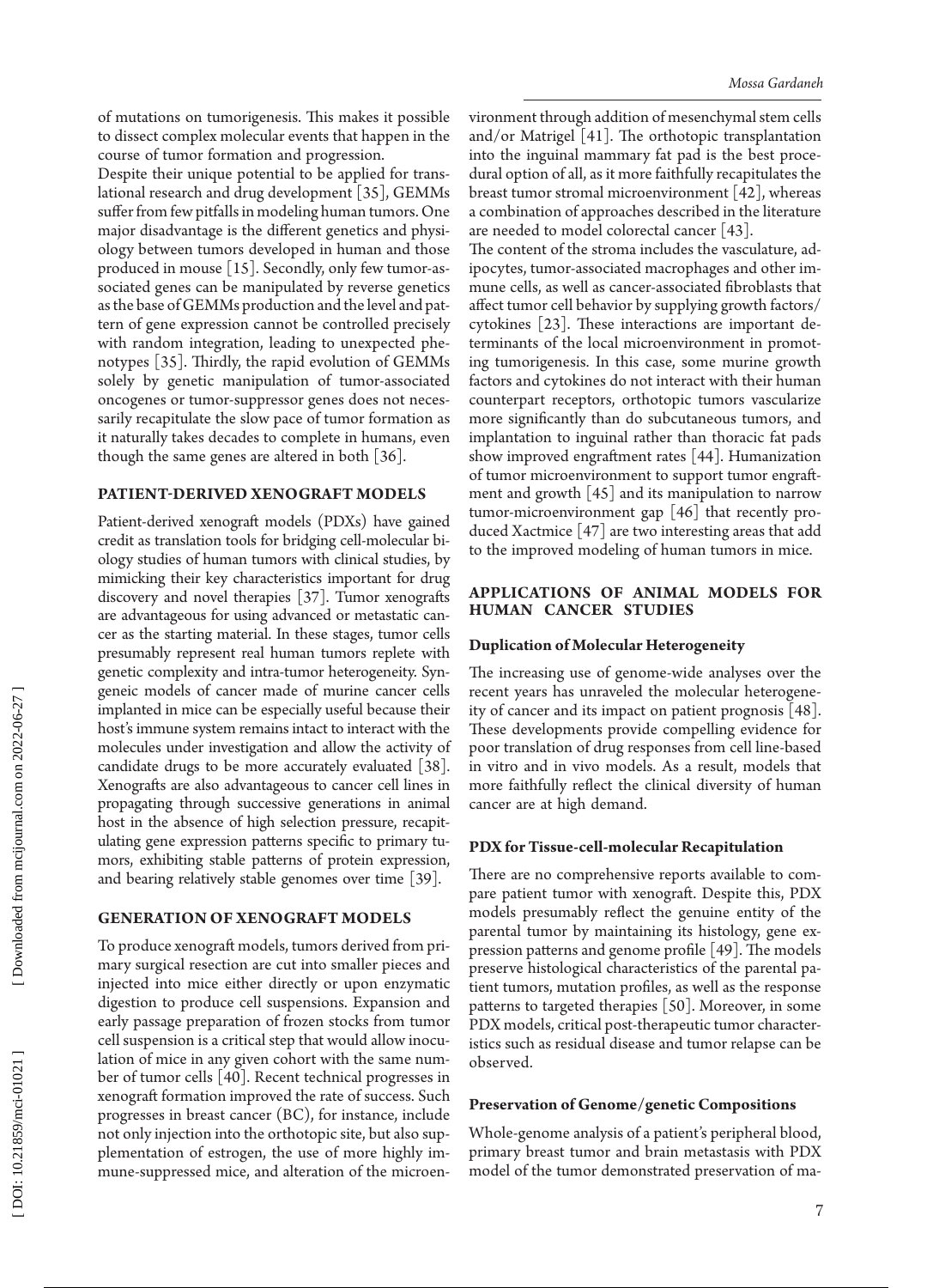jority of mutations and genomic variations between the tumor, metastasis and the model [51]. More solid evi dence for retaining histological and molecular stability between the tumor and its PDX model was shown by DeRose et al. who analyzed 12 primary serially-trans planted tumor grafts derived from different BC patients with different profiles for several clinical markers and demonstrated high similarity of PDX to the original patient tumors even in fine molecular aspects such as gene clustering [45]. The only exception was that mod el developed both lymphomas and adenocarcinomas upon transplantation, conceivably exhibiting its hetero geneous composition.

# **Orthotopic Transplantation for Genuine Microen - vironment**

Cancer physiology is best mimicked by orthotopic in jection that engrafts the tumor directly into the relevant animal organ. However, in large cohorts of animals, this might face challenges. Alternative methods such as subcutaneous and renal capsule transplantation as non-native sites of tumor growth or metastasis are ap plied to provide easy access to tissue, but their relevance to cancer modeling is questionable as they may not provide natural microenvironments [52]. In modeling colorectal cancer, for example, orthotopic transplanta tion of the human colon tumor graft line, COL-2-JCK, as intact tissue into the caecum resulted in 100% take rate, with the xenograft displaying extensive local tu mor growth and a high incidence of metastases to the regional lymph nodes, peritoneum, liver, and lung [53]. No metastasis occurred, however, when a cell suspen sion of this same tumor graft line was applied. There fore, models such as PDX produce maximum molecular closeness to the original tumor, provided they are pro duced by orthotopic transplantation and are, therefore, invaluable platforms to study details of each cancer type, develop specific and targeting drugs, and adopt the most effective personalized therapy to cure it.

# **Prediction of Anti-Tumor Response**

To what extent can xenograft results and clinical trial data be relevant? How much power do xenograft mod els have to predict activity in clinical setting? A number of studies have been undertaken to address these ques tions, but ended up with discrepancies in results. In one study carried out on various cancer types, only nonsmall cell lung cancer (NSCLC) xenografts were predictive of clinical activity in the same histology and correlations in other cancer types were poor [20]. In another study, parallel test of 31 cytotoxic drugs on xenograft models and phase II clinical trial showed that the xeno graft was able to predict NSCLC and ovarian cancer but not breast or colon cancer [54]. Another study demon strated that PDXs were superior to cell line-based mod els in that they correctly predicted treatment response

in 90% of tumor samples and drug resistance in 97% [55]. The subrenal capsule (SRC) implantation technique has been developed, which optimizes combined personalized chemotherapy for individual patients [27]. SRC implantation maintains the tumor integrity with in a fragment for a limited period of time in a well-vas cularized location, so tumor responses can be assessed within short windows. Short periods below tissue rejec tion time allow use of normal immunocompetent mice, which have claimed very good associations with clini cal outcome. Longer periods of time using nude mice, on the other hand, allow the tissue microenvironment with the tumor fragments to be maintained at this well vascularized site, as well as a sufficient time frame to as sess tumor response. Such an approach applied for nonsmall cell lung cancer models resulted in the retention of morphological characteristics of the tumor with > 90% successful take rate for implantation [56].

# **DEFINITION OF TARGETED THERAPEU S t rat egi e s**

An attractive approach in personalized modeling is to select for xenografts that naturally encompass certain molecular abnormalities. Although such targeted ab normalities can be created by engineering GEMMs, using xenografts for molecular targeting while properly simulating tumor heterogeneity would be more appro priate [57]. Such selected xenografts can be compared with the background of models lacking these specific abnormalities. Work on such platforms is expandable by manipulating expression of specific gene candidates and examining the effects of targeted inhibitors. Such studies have been applied to BC where overexpression of estrogen receptor has occurred in 70% of the cases, used for prediction of response. Therapy with anti-es trogen agents or aromatase inhibitors ultimately ends up with endocrine resistance and disease relapse. Xe nograft models have shown their utility in analyzing profiles of gene expression regulated under estrogen influence and the resulting data established molecular correlations between in vitro and in vivo settings [58]. Xenografts remove barriers of analyzing in details the impact of a drug on gene expression time courses, as such barriers are faced when dealing with human pa tients. Dynamic effect of tamoxifen on gene expression was shown in a xenograft model of ER + BC patient [59]. Application of xenografts has further shown that silencing of estrogen signaling upon endocrine modu lation can activate HER2 downstream pathways [54]. Similar studies are growing in number to produce more exciting data, but the overall trend is in favor of utilizing xenografts for targeted molecular analyses and adapt ing such models to replace GEMMs in many specific applications. Combined inhibitor studies such as using HER2 + BC models have been instrumental in unravel ing expression shuffling between various receptor tyro -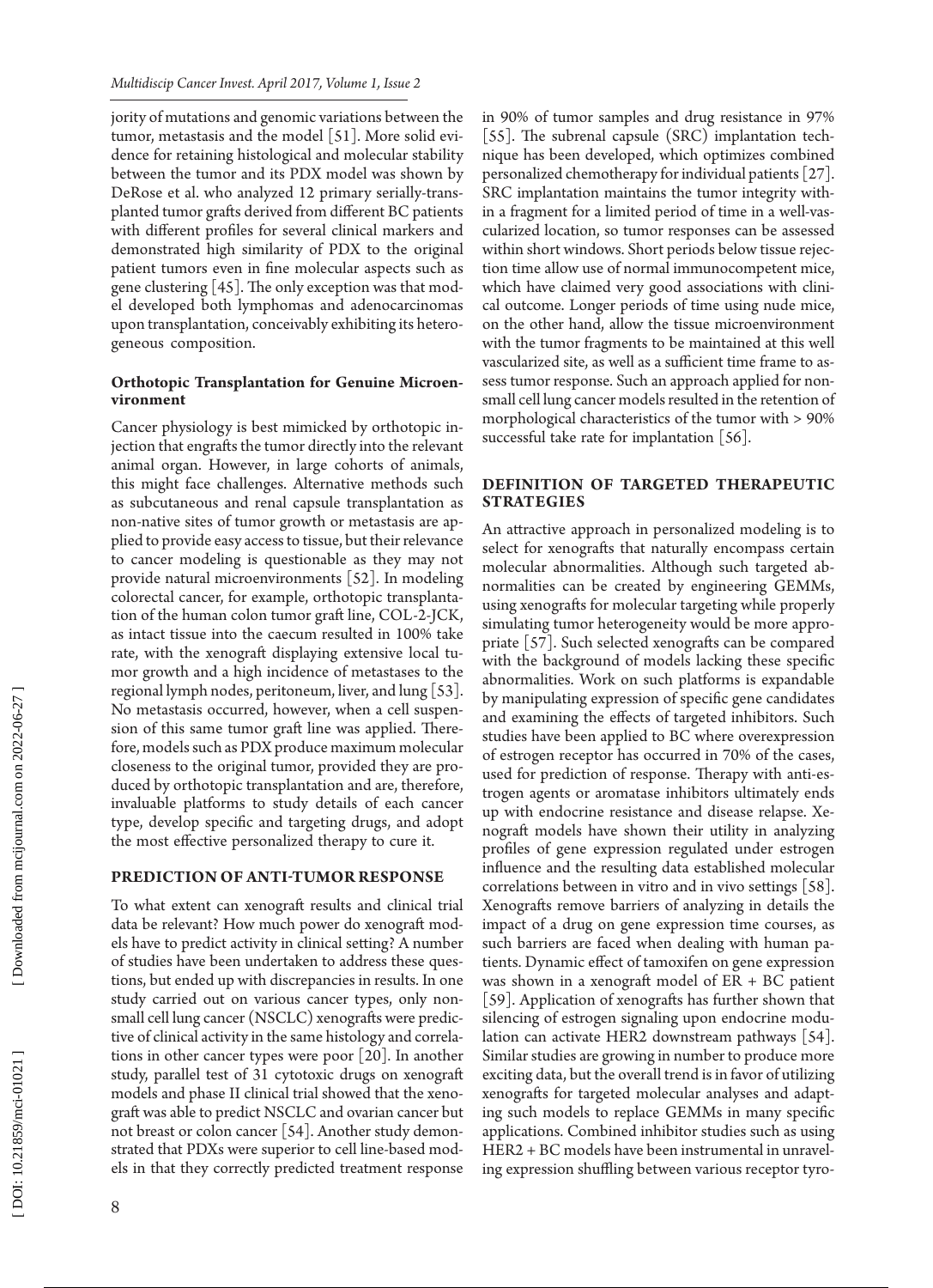sine kinases  $\lceil 60, 61 \rceil$  and successful in xenograft models of non-small cell lung cancer [62] and in phase II clini cal trial of BC  $\lceil 63 \rceil$ .

# **DRUG DEVELOPMENT AND TES**

With the accelerating pace of progress in molecular modeling and computational simulation of drug-tar get interactions, tumor models can now be extensively analyzed for their molecular profile including gene ex pression, gene copy numbers, single nucleotide poly morphisms, mutation profiles and chemosensitivity to routinely-applied and novel compounds [64]. In search of effective combination drugs and to explore avenues to overcome drug resistance, a set of desired models can then be selected to test new drugs and identify the underlying molecular characteristics of sensitive and re sistant tumor subpopulations. As outlined above, PDXs may provide the most faithful representation of human tumors in vivo. But are they the best in predicting drug efficacy too? Studies have demonstrated the value of PDXs as preclinical models for drug evaluation. In nonsmall cell lung cancer, PDXs have demonstrated their capacity in replicating clinical response to cisplatin but not to mitomycin C (MMC) when formed in orthot opic sites, whereas created opposite effects when grown in subcutaneous tissues [65]. Similarly in colorectal cancer, application of 5-fluorouracil (5-FU) and MMC induced clinically more relevant responses in orthot opic xenografts versus in subcutaneous models [66]. Xenograft models of childhood cancers can accurately identify active agents and effective drug combinations [58]. A Preclinical Testing Program (PPTP) supported by the National Cancer Institute was set up to identify new anticancer agents that have the potential for significant activity when clinically applied against selected childhood cancers [67]. A panel of over 80 xenograft lines derived from a range of different human tumors that preserved the parental genomic and transcriptom ic patterns [68, 69] were treated with two anti-cancer compounds, vincristine and cyclophosphamide [67]. Both drugs displayed their broad-range activity and re produced their activity against specific childhood can cers.

Co-clinical trials are based on simultaneous examina tion of xenografts in the laboratory and treatment of patients in the clinic. They provide the opportunity for personalizing therapies for the patient by allowing for real-time integration of murine and human tumor data. For example, treatment of xenografts with anti-cancer agents and xenograft responses have helped to iden tify effective treatment regimens for patients [37]. A response rate of 88% was produced by the model and tested in the patients, which is significantly greater than the 10% expected with phase I agents [37, 70]. Combi nation models may be inevitably needed to study vari ous aspects of each individual tumor using a uniquely

specific set of models. The combined application of multiple models can be more beneficial in developing new agents, as shown in developing anti-HER2 human ized antibody trastuzumab [71]. Co-clinical trials in which clinical and xenograft analyses are carried out in parallel form is another combined approach to explore correlation of response, resistance mechanism, poten tial biomarkers and novel combined treatments [37].

# **CONC LUSIONS**

Faithful reproduction of human tumors reflecting their heterogeneous entity in host animals is the prime goal of cancer modeling. Then there comes the potential utility of the model for studying stages of cancer devel opment, drug exploration and resolution of chemore sistance for better cure. The intra-tumoral heterogene ity that even results in expansion of each tumor subtype classification states that the idea of "one mouse, one pa tient paradigm" [50] may need to be inevitably materi alized. PDXs and the avatar models have tremendous potentials in guiding therapy and quick assessment of safety and efficacy of new drugs and drug combi nations, especially in those patients with deteriorat ing situation and so ineligible for clinical trial. When combined with cell-molecular approaches, xenograft models predict the outcome of the tumor more robust ly and accurately. PDXs as well as GEMMs can form one arm of co-clinical trials that is sought to analyze human tumors more comprehensively than single tri als in evaluating drug response. This is why mouse hos pitals are being established in various institutions [72]. The models also are increasingly finding their ways to molecular profiling of each tumor at genomic (or even exomic), transcriptomic and proteomic levels for per sonalized solutions. PDXomics as a bioinformatics filtering tool is being employed to eliminate misreads caused by contaminated mouse xenografts. Compu tational, mathematical and predictive models of can cer are being vigorously developed to simulate tumor heterogeneity and meet demands for pharmacokinet ic analyses in drug discovery [73-76]. The ultimate integration of all these approaches will be critical for forthcoming design of patient-specific cancer therapy in personalized settings.

#### **ACKNOWLEDG E M ENT**

This work has been financially supported by a grant (number 502-II) from NIGEB.

# **CONFLICTS O F INT E REST**

The author declared that there was no conflict of inter ests .

#### **ETHICS APPROVA L**

Not Applicable.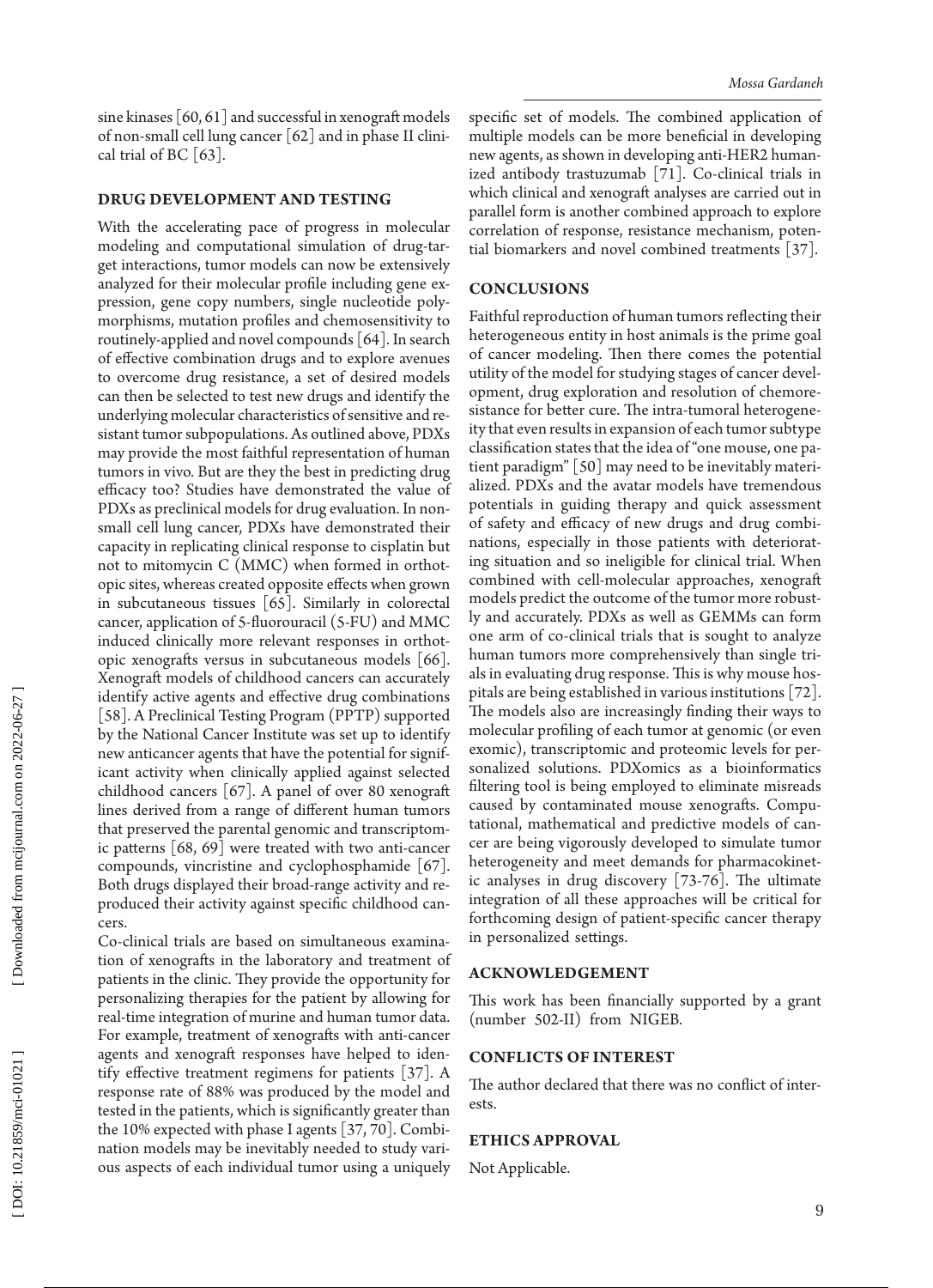# **RENC E S**

- 1. Marusyk A, Polyak K. Tumor heterogeneity: causes and con sequences. Biochim Biophys Acta. 2010;1805(1):105-17. [DOI: 10.1016/j.bbcan.2009.11.002](http://dx.doi.org/10.1016/j.bbcan.2009.11.002) [PMID: 19931353](http://www.ncbi.nlm.nih.gov/pubmed/19931353)
- 2. Burrell RA, Swanton C. Tumour heterogeneity and the evolution of polyclonal drug resistance. Mol Oncol. 2014;8(6):1095-111. [DOI: 10.1016/j.molonc.2014.06.005](http://dx.doi.org/10.1016/j.molonc.2014.06.005) [PMID: 25087573](http://www.ncbi.nlm.nih.gov/pubmed/25087573)
- 3. Fu LM, Fu-Liu CS. Multi-class cancer subtype classification based on gene expression signatures with reliability analysis. FEBS Lett. 2004;561(1-3):186-90. [DOI: 10.1016/S0014-](http://dx.doi.org/10.1016/S0014-5793\(04\)00175-9) [5793\(04\)00175-9](http://dx.doi.org/10.1016/S0014-5793\(04\)00175-9) [PMID: 15013775](http://www.ncbi.nlm.nih.gov/pubmed/15013775)
- 4. Polyak K. Heterogeneity in breast cancer. J Clin Invest. 2011;121(10):3786-8. <u>[DOI: 10.1172/JCI60534](http://dx.doi.org/10.1172/JCI60534)</u> PMID: [21965334](http://www.ncbi.nlm.nih.gov/pubmed/21965334)
- **RE** 1. 2. 3. 4. 5. 6. 6. 7. 8. 9. 10. 11. 12. 13. 14. 15. 16. 17. 18. 19. 10 5. Banerji S, Cibulskis K, Rangel-Escareno C, Brown KK, Car ter SL, Frederick AM, et al. Sequence analysis of mutations and translocations across breast cancer subtypes. Nature. 2012;486(7403):405-9. [DOI: 10.1038/nature11154](http://dx.doi.org/10.1038/nature11154) [PMID:](http://www.ncbi.nlm.nih.gov/pubmed/22722202)  [22722202](http://www.ncbi.nlm.nih.gov/pubmed/22722202)
- 6. Campbell JD, Alexandrov A, Kim J, Wala J, Berger AH, Pedamallu CS, et al. Distinct patterns of somatic genome alterations in lung adenocarcinomas and squamous cell car cinomas. Nat Genet. 2016;48(6):607-16. [DOI: 10.1038/](http://dx.doi.org/10.1038/ng.3564) [ng.3564](http://dx.doi.org/10.1038/ng.3564) [PMID: 27158780](http://www.ncbi.nlm.nih.gov/pubmed/27158780)
- 7. Kim S, Kon M, DeLisi C. Pathway-based classification of can cer subtypes. Biol Direct. 2012;7:21. [DOI: 10.1186/1745-](http://dx.doi.org/10.1186/1745-6150-7-21) [6150-7-21](http://dx.doi.org/10.1186/1745-6150-7-21) [PMID: 22759382](http://www.ncbi.nlm.nih.gov/pubmed/22759382)
- 8. Yang S, Naiman DQ. Multiclass cancer classification based on gene expression comparison. Stat Appl Genet Mol Biol.<br>2014;13(4):477-96. DOI:  $10.1515/\text{sagmb-2013-0053}$ 2014;13(4):477-96. <u>[DOI: 10.1515/sagmb-2013-0053](http://dx.doi.org/10.1515/sagmb-2013-0053)</u><br>PMID: 24918456 24918456
- 9. Harris SA, Enger RJ, Riggs BL, Spelsberg TC. Development and characterization of a conditionally immortalized human fetal osteoblastic cell line. J Bone Miner Res. 1995;10(2):178- 86. [DOI: 10.1002/jbmr.5650100203](http://dx.doi.org/10.1002/jbmr.5650100203) [PMID: 7754797](http://www.ncbi.nlm.nih.gov/pubmed/7754797)
- 10. Fichorova RN, Rheinwald JG, Anderson DJ. Generation of papillomavirus-immortalized cell lines from normal human ectocervical, endocervical, and vaginal epithelium that main tain expression of tissue-specific differentiation proteins. Biol Reprod. 1997;57(4):847-55. [PMID: 9314589](http://www.ncbi.nlm.nih.gov/pubmed/9314589)
- 11. Neve RM, Chin K, Fridlyand J, Yeh J, Baehner FL, Fevr T, et al. A collection of breast cancer cell lines for the study of function ally distinct cancer subtypes. Cancer Cell. 2006;10(6):515- 27. [DOI: 10.1016/j.ccr.2006.10.008](http://dx.doi.org/10.1016/j.ccr.2006.10.008) [PMID: 17157791](http://www.ncbi.nlm.nih.gov/pubmed/17157791)
- 12. McConkey DJ, Choi W, Fournier K, Marquis L, Ramachan dran V, Arumugam T. Molecular Characterization of Pan creatic Cancer Cell Lines. In: Neoptolemos J, Urrutia R, Ab bruzzese J, Büchler M, editors. Pancreatic Cancer. New York: Springer; 2010. p. 457-69.
- 13. Shoemaker RH. The NCI60 human tumour cell line antican cer drug screen. Nat Rev Cancer. 2006;6(10):813-23. [DOI:](http://dx.doi.org/10.1038/nrc1951)  [10.1038/nrc1951](http://dx.doi.org/10.1038/nrc1951) [PMID: 16990858](http://www.ncbi.nlm.nih.gov/pubmed/16990858)
- 14. Cragg GM. Paclitaxel (Taxol): a success story with valuable lessons for natural product drug discovery and development. Med Res Rev. 1998;18(5):315-31. PMID: 973587.
- 15. Richmond A, Su Y. Mouse xenograft models vs GEM models for human cancer therapeutics. Dis Model Mech. 2008;1(2- 3):78-82. [DOI: 10.1242/dmm.000976](http://dx.doi.org/10.1242/dmm.000976) [PMID: 19048064](http://www.ncbi.nlm.nih.gov/pubmed/19048064)
- 16. Daniel VC, Marchionni L, Hierman JS, Rhodes JT, Devereux WL, Rudin CM, et al. A primary xenograft model of small-cell lung cancer reveals irreversible changes in gene expression im posed by culture in vitro. Cancer Res. 2009;69(8):3364-73. [DOI: 10.1158/0008-5472.CAN-08-4210](http://dx.doi.org/10.1158/0008-5472.CAN-08-4210) [PMID: 19351829](http://www.ncbi.nlm.nih.gov/pubmed/19351829)
- 17. Nugoli M, Chuchana P, Vendrell J, Orsetti B, Ursule L, Nguy en C, et al. Genetic variability in MCF-7 sublines: evidence of rapid genomic and RNA expression profile modifications. BMC Cancer. 2003;3:13. [DOI: 10.1186/1471-2407-3-13](http://dx.doi.org/10.1186/1471-2407-3-13) [PMID: 12713671](http://www.ncbi.nlm.nih.gov/pubmed/12713671)
- 18. Williams SA, Anderson WC, Santaguida MT, Dylla SJ. Pa tient-derived xenografts, the cancer stem cell paradigm, and cancer pathobiology in the 21st century. Lab Invest.<br>2013;93(9):970-82. <u>DOI: 10.1038/labinvest.2013.92</u> 2013;93(9):970-82. [DOI: 10.1038/labinvest.2013.92](http://dx.doi.org/10.1038/labinvest.2013.92) 2013;93(9):970-82.<br>[PMID: 23917877](http://www.ncbi.nlm.nih.gov/pubmed/23917877)
- 19. Egeblad M, Nakasone ES, Werb Z. Tumors as organs: com -

plex tissues that interface with the entire organism. Dev Cell. 2010;18(6):884-901. [DOI: 10.1016/j.devcel.2010.05.012](http://dx.doi.org/10.1016/j.devcel.2010.05.012) [PMID: 20627072](http://www.ncbi.nlm.nih.gov/pubmed/20627072)

- 20. Johnson JI, Decker S, Zaharevitz D, Rubinstein LV, Venditti JM, Schepartz S, et al. Relationships between drug activity in NCI preclinical in vitro and in vivo models and early clinical trials. Br J Cancer. 2001;84(10):1424-31. [DOI: 10.1054/](http://dx.doi.org/10.1054/bjoc.2001.1796) [bjoc.2001.1796](http://dx.doi.org/10.1054/bjoc.2001.1796) [PMID: 11355958](http://www.ncbi.nlm.nih.gov/pubmed/11355958)
- 21. Gillet JP, Calcagno AM, Varma S, Marino M, Green LJ, Vora MI, et al. Redefining the relevance of established cancer cell lines to the study of mechanisms of clinical anti-cancer drug resistance. Proc Natl Acad Sci U S A. 2011;108(46):18708- 13. [DOI: 10.1073/pnas.1111840108](http://dx.doi.org/10.1073/pnas.1111840108) [PMID: 22068913](http://www.ncbi.nlm.nih.gov/pubmed/22068913)
- 22. Hait WN. Anticancer drug development: the grand challeng es. Nat Rev Drug Discov. 2010;9(4):253-4. [DOI: 10.1038/](http://dx.doi.org/10.1038/nrd3144) [nrd3144](http://dx.doi.org/10.1038/nrd3144) [PMID: 20369394](http://www.ncbi.nlm.nih.gov/pubmed/20369394)
- 23. Ruggeri BA, Camp F, Miknyoczki S. Animal models of disease: pre-clinical animal models of cancer and their ap plications and utility in drug discovery. Biochem Pharma - col. 2014;87(1):150-61. [DOI: 10.1016/j.bcp.2013.06.020](http://dx.doi.org/10.1016/j.bcp.2013.06.020) [PMID: 23817077](http://www.ncbi.nlm.nih.gov/pubmed/23817077)
- 24. Anisimov VN, Ukraintseva SV, Yashin AI. Cancer in ro cer. 2005;5(10):807-19. [DOI: 10.1038/nrc1715](http://dx.doi.org/10.1038/nrc1715) PMID: [16195752](http://www.ncbi.nlm.nih.gov/pubmed/16195752)
- 25. Balkwill FR, Capasso M, Hagemann T. The tumor microen vironment at a glance. J Cell Sci. 2012;125(Pt 23):5591-6. [DOI: 10.1242/jcs.116392](http://dx.doi.org/10.1242/jcs.116392) [PMID: 23420197](http://www.ncbi.nlm.nih.gov/pubmed/23420197)
- 26. Rosa R, Monteleone F, Zambrano N, Bianco R. In vitro and in vivo models for analysis of resistance to anticancer molecular therapies. Curr Med Chem. 2014;21(14):1595-606. PMID: [23992330](http://www.ncbi.nlm.nih.gov/pubmed/23992330)
- 27. Morton CL, Houghton PJ. Establishment of human tu mor xenografts in immunodeficient mice. Nat Protoc. 2007;2(2):247-50. [DOI: 10.1038/nprot.2007.25](http://dx.doi.org/10.1038/nprot.2007.25) [PMID:](http://www.ncbi.nlm.nih.gov/pubmed/17406581)  [17406581](http://www.ncbi.nlm.nih.gov/pubmed/17406581)
- 28. Kerbel RS. Human tumor xenografts as predictive preclinical models for anticancer drug activity in humans: better than commonly perceived-but they can be improved. Cancer Biol Ther. 2003;2(4 Suppl 1):S134-9. [PMID: 14508091](http://www.ncbi.nlm.nih.gov/pubmed/14508091)
- 29. Hughes P, Marshall D, Reid Y, Parkes H, Gelber C. The costs of using unauthenticated, over-passaged cell lines: how much more data do we need? Biotechniques. 2007;43(5):575, 7-8, 81-2 passim. [PMID: 18072586](http://www.ncbi.nlm.nih.gov/pubmed/18072586)
- 30. Kalluri R, Zeisberg M. Fibroblasts in cancer. Nat Rev Can cer. 2006;6(5):392-401. [DOI: 10.1038/nrc1877](http://dx.doi.org/10.1038/nrc1877) PMID: [16572188](http://www.ncbi.nlm.nih.gov/pubmed/16572188)
- 31. de Visser KE, Eichten A, Coussens LM. Paradoxical roles of the immune system during cancer development. Nat Rev Cancer. 2006;6(1):24-37. [DOI: 10.1038/nrc1782](http://dx.doi.org/10.1038/nrc1782) PMID: [16397525](http://www.ncbi.nlm.nih.gov/pubmed/16397525)
- 32. Hutchinson L, Kirk R. High drug attrition rates--where are we going wrong? Nat Rev Clin Oncol. 2011;8(4):189-90. DOI: [10.1038/nrclinonc.2011.34](http://dx.doi.org/10.1038/nrclinonc.2011.34) [PMID: 21448176](http://www.ncbi.nlm.nih.gov/pubmed/21448176)
- 33. Walrath JC, Hawes JJ, Van Dyke T, Reilly KM. Genetically en gineered mouse models in cancer research. Adv Cancer Res. 2010;106:113-64. [DOI: 10.1016/S0065-230X\(10\)06004-5](http://dx.doi.org/10.1016/S0065-230X\(10\)06004-5) [PMID: 20399958](http://www.ncbi.nlm.nih.gov/pubmed/20399958)
- 34. Adams JM, Cory S. Transgenic models of tumor develop ment. Science. 1991;254(5035):1161-7. [PMID: 1957168](http://www.ncbi.nlm.nih.gov/pubmed/1957168)
- 35. Politi K, Pao W. How genetically engineered mouse tumor models provide insights into human cancers. J Clin Oncol. 2011;29(16):2273-81. [DOI: 10.1200/JCO.2010.30.8304](http://dx.doi.org/10.1200/JCO.2010.30.8304) [PMID: 21263096](http://www.ncbi.nlm.nih.gov/pubmed/21263096)
- 36. Rangarajan A, Weinberg RA. Opinion: Comparative biol ogy of mouse versus human cells: modelling human cancer in mice. Nat Rev Cancer. 2003;3(12):952-9. [DOI: 10.1038/](http://dx.doi.org/10.1038/nrc1235) [nrc1235](http://dx.doi.org/10.1038/nrc1235) [PMID: 14737125](http://www.ncbi.nlm.nih.gov/pubmed/14737125)
- 37. Hidalgo M, Amant F, Biankin AV, Budinska E, Byrne AT, Cal das C, et al. Patient-derived xenograft models: an emerging platform for translational cancer research. Cancer Discov. 2014;4(9):998-1013. <u>[DOI: 10.1158/2159-8290.CD-14-](http://dx.doi.org/10.1158/2159-8290.CD-14-0001)</u> [0001](http://dx.doi.org/10.1158/2159-8290.CD-14-0001) [PMID: 25185190](http://www.ncbi.nlm.nih.gov/pubmed/25185190)
- 38. Murphy J. Pre-Clinical Murine Models: Syngeneic Models for Immuno-Oncology. MOJ Immunol.  $2015;2(4):52.$  DOI: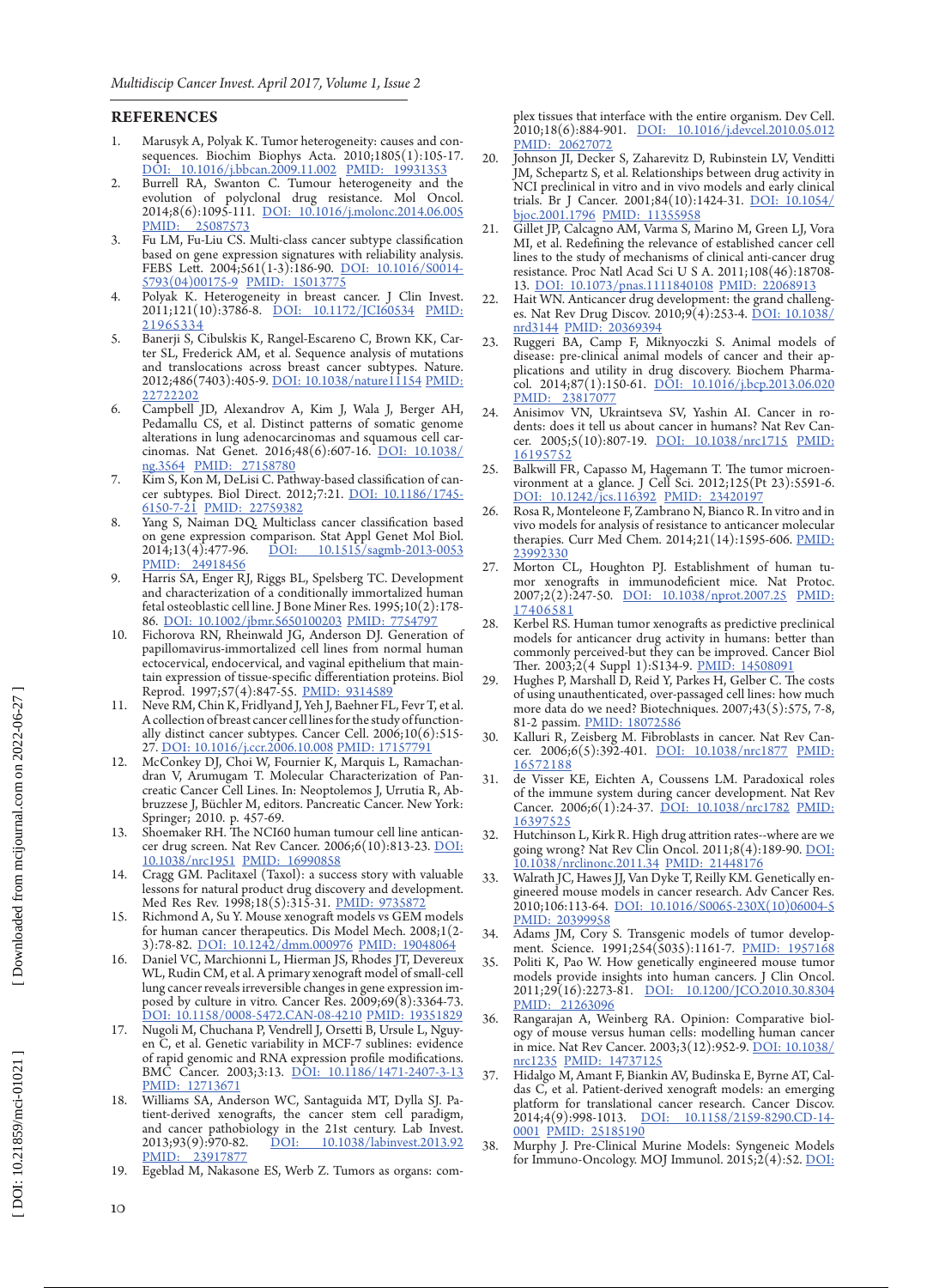[10.15406/moji.2015.02.00052](http://dx.doi.org/10.15406/moji.2015.02.00052)

- 39. Choi SY, Lin D, Gout PW, Collins CC, Xu Y, Wang Y. Lessons from patient-derived xenografts for better in vitro modeling of human cancer. Adv Drug Deliv Rev. 2014;79-80:222-37. [DOI: 10.1016/j.addr.2014.09.009](http://dx.doi.org/10.1016/j.addr.2014.09.009) [PMID: 25305336](http://www.ncbi.nlm.nih.gov/pubmed/25305336)
- 40. Vaillant F, Merino D, Lee L, Breslin K, Pal B, Ritchie ME, et al. Targeting BCL-2 with the BH3 mimetic ABT-199 in estrogen receptor-positive breast cancer. Cancer Cell. 2013;24(1):120- 9. [DOI: 10.1016/j.ccr.2013.06.002](http://dx.doi.org/10.1016/j.ccr.2013.06.002) [PMID: 23845444](http://www.ncbi.nlm.nih.gov/pubmed/23845444)
- 41. Cassidy JW, Caldas C, Bruna A. Maintaining Tumor Hetero geneity in Patient-Derived Tumor Xenografts. Cancer Res. 2015;75(15):2963-8. [DOI: 10.1158/0008-5472.CAN-15-](http://dx.doi.org/10.1158/0008-5472.CAN-15-0727) [0727](http://dx.doi.org/10.1158/0008-5472.CAN-15-0727) [PMID: 26180079](http://www.ncbi.nlm.nih.gov/pubmed/26180079)
- 42. Whittle JR, Lewis MT, Lindeman GJ, Visvader JE. Patient-de rived xenograft models of breast cancer and their predictive power. Breast Cancer Res. 2015;17:17. [DOI: 10.1186/](http://dx.doi.org/10.1186/s13058-015-0523-1) [s13058-015-0523-1](http://dx.doi.org/10.1186/s13058-015-0523-1) [PMID: 25849559](http://www.ncbi.nlm.nih.gov/pubmed/25849559)
- 43. Young M, Ordonez L, Clarke AR. What are the best routes to effectively model human colorectal cancer? Mol Oncol.<br>2013;7(2):178-89. <u>DOI: 10.1016/j.molonc.2013.02.006</u> [DOI: 10.1016/j.molonc.2013.02.006](http://dx.doi.org/10.1016/j.molonc.2013.02.006) [PMID: 23465602](http://www.ncbi.nlm.nih.gov/pubmed/23465602)
- 44. Fleming JM, Miller TC, Meyer MJ, Ginsburg E, Vonderhaar BK. Local regulation of human breast xenograft models. J Cell Physiol. 2010;224(3):795-806. <u>[DOI: 10.1002/jcp.22190](http://dx.doi.org/10.1002/jcp.22190)</u> [PMID: 20578247](http://www.ncbi.nlm.nih.gov/pubmed/20578247)
- 45. DeRose YS, Wang G, Lin YC, Bernard PS, Buys SS, Ebbert MT, et al. Tumor grafts derived from women with breast can MT, et al. Tumor grafts derived from women with breast can-<br>cer authentically reflect tumor pathology, growth, metastasis and disease outcomes. Nat Med. 2011;17(11):1514-20. <u>DOI:</u> [10.1038/nm.2454](http://dx.doi.org/10.1038/nm.2454) [PMID: 22019887](http://www.ncbi.nlm.nih.gov/pubmed/22019887)
- 46. Morton JJ, Bird G, Keysar SB, Astling DP, Lyons TR, Ander son RT, et al. XactMice: humanizing mouse bone marrow enables microenvironment reconstitution in a patient-de - rived xenograft model of head and neck cancer. Oncogene. 2016;35(3):290-300. [DOI: 10.1038/onc.2015.94](http://dx.doi.org/10.1038/onc.2015.94) [PMID:](http://www.ncbi.nlm.nih.gov/pubmed/25893296) [25893296](http://www.ncbi.nlm.nih.gov/pubmed/25893296)
- 47. Morton JJ, Bird G, Refaeli Y, Jimeno A. Humanized Mouse Xenograft Models: Narrowing the Tumor-Microenvironment Gap. Cancer Res. 2016;76(21):6153-8. <u>[DOI: 10.1158/0008-](http://dx.doi.org/10.1158/0008-5472.CAN-16-1260)</u> [5472.CAN-16-1260](http://dx.doi.org/10.1158/0008-5472.CAN-16-1260) [PMID: 27587540](http://www.ncbi.nlm.nih.gov/pubmed/27587540)
- 48. Ryu D, Joung JG, Kim NK, Kim KT, Park WY. Deciphering intratumor heterogeneity using cancer genome analysis. Hum Genet. 2016;135(6):635-42. [DOI: 10.1007/s00439-016-](http://dx.doi.org/10.1007/s00439-016-1670-x) [1670-](http://dx.doi.org/10.1007/s00439-016-1670-x)x PMID: 27126234
- 49. Guo S, Qian W, Cai J, Zhang L, Wery JP, Li QX. Molecular Pa thology of Patient Tumors, Patient-Derived Xenografts, and Cancer Cell Lines. Cancer Res. 2016;76(16):4619-26. [DOI:](http://dx.doi.org/10.1158/0008-5472.CAN-15-3245) [10.1158/0008-5472.CAN-15-3245](http://dx.doi.org/10.1158/0008-5472.CAN-15-3245) [PMID: 27325646](http://www.ncbi.nlm.nih.gov/pubmed/27325646)
- 50. Malaney P, Nicosia SV, Dave V. One mouse, one patient par Malaney P, Nicosia SV, Dave V. One mouse, one patient par-<br>adigm: New avatars of personalized cancer therapy. Cancer Lett. 2014;344(1):1-12. [DOI: 10.1016/j.canlet.2013.10.010](http://dx.doi.org/10.1016/j.canlet.2013.10.010) [PMID: 24157811](http://www.ncbi.nlm.nih.gov/pubmed/24157811)
- 51. Jin K, Teng L, Shen Y, He K, Xu Z, Li G. Patient-derived hu man tumour tissue xenografts in immunodeficient mice: a sys - tematic review. Clin Transl Oncol. 2010;12(7):473-80. [DOI:](http://dx.doi.org/10.1007/s12094-010-0540-6) [10.1007/s12094-010-0540-6](http://dx.doi.org/10.1007/s12094-010-0540-6) [PMID: 20615824](http://www.ncbi.nlm.nih.gov/pubmed/20615824)
- 52. Aparicio S, Hidalgo M, Kung AL. Examining the utility of patient-derived xenograft mouse models. Nat Rev Cancer. 2015;15(5):311-6. [DOI: 10.1038/nrc3944](http://dx.doi.org/10.1038/nrc3944)[PMID: 25907221](http://www.ncbi.nlm.nih.gov/pubmed/25907221)
- 53. Furukawa T, Kubota T, Watanabe M, Kuo TH, Nishibori H, Kase S, et al. A metastatic model of human colon cancer constructed using cecal implantation of cancer tissue in nude mice. Surg Today. 1993;23(5):420-3. [PMID: 8324335](http://www.ncbi.nlm.nih.gov/pubmed/8324335)
- 54. Voskoglou-Nomikos T, Pater JL, Seymour L. Clinical pre dictive value of the in vitro cell line, human xenograft, and mouse allograft preclinical cancer models. Clin Cancer Res.<br>2003:9(11):4227-39. PMID: 14519650 2003;9(11):4227-39. PMID:
- 55. Fiebig HH, Maier A, Burger AM. Clonogenic assay with established human tumour xenografts: correlation of in vi ery. Eur J Cancer. 2004;40(6):802-20. <u>[DOI: 10.1016/j.](http://dx.doi.org/10.1016/j.ejca.2004.01.009)</u><br>ejca.2004.01.009 PMID: 15120036 [ejca.2004.01.009](http://dx.doi.org/10.1016/j.ejca.2004.01.009) PMID:
- 56. Cutz JC, Guan J, Bayani J, Yoshimoto M, Xue H, Sutcliffe M, et al. Establishment in severe combined immunodeficiency mice of subrenal capsule xenografts and transplantable tumor

lines from a variety of primary human lung cancers: potential models for studying tumor progression-related changes. Clin Cancer Res. 2006;12(13):4043-54. [DOI: 10.1158/1078-](http://dx.doi.org/10.1158/1078-0432.CCR-06-0252) [0432.CCR-06-0252](http://dx.doi.org/10.1158/1078-0432.CCR-06-0252) [PMID: 16818704](http://www.ncbi.nlm.nih.gov/pubmed/16818704)

- 57. Carlin S, Khan N, Ku T, Longo VA, Larson SM, Smith-Jones PM. Molecular targeting of carbonic anhydrase IX in mice with hypoxic HT29 colorectal tumor xenografts. PLoS One. 2010;5(5):e10857. <u>[DOI: 10.1371/journal.pone.0010857](http://dx.doi.org/10.1371/journal.pone.0010857)</u> [PMID: 20523727](http://www.ncbi.nlm.nih.gov/pubmed/20523727)
- 58. Creighton CJ, Cordero KE, Larios JM, Miller RS, Johnson MD, Chinnaiyan AM, et al. Genes regulated by estrogen in breast tumor cells in vitro are similarly regulated in vivo in tumor xenografts and human breast tumors. Genome Biol. 2006;7(4):R28. [DOI: 10.1186/gb-2006-7-4-r28](http://dx.doi.org/10.1186/gb-2006-7-4-r28) [PMID:](http://www.ncbi.nlm.nih.gov/pubmed/16606439) [16606439](http://www.ncbi.nlm.nih.gov/pubmed/16606439)
- 59. Taylor KJ, Sims AH, Liang L, Faratian D, Muir M, Walker G, et al. Dynamic changes in gene expression in vivo predict prognosis of tamoxifen-treated patients with breast cancer. Breast Cancer Res. 2010;12(3):R39. [DOI: 10.1186/bcr2593](http://dx.doi.org/10.1186/bcr2593) [PMID: 20569502](http://www.ncbi.nlm.nih.gov/pubmed/20569502)
- Massarweh S, Osborne CK, Creighton CJ, Qin L, Tsimelzon A, Huang S, et al. Tamoxifen resistance in breast tumors is driven by growth factor receptor signaling with repression of classic estrogen receptor genomic function. Cancer Res. 2008;68(3):826-33. [DOI: 10.1158/0008-5472.CAN-07-](http://dx.doi.org/10.1158/0008-5472.CAN-07-2707) [2707](http://dx.doi.org/10.1158/0008-5472.CAN-07-2707) [PMID: 18245484](http://www.ncbi.nlm.nih.gov/pubmed/18245484)
- 61. Creighton CJ, Massarweh S, Huang S, Tsimelzon A, Hilsen beck SG, Osborne CK, et al. Development of resistance to targeted therapies transforms the clinically associated molec ular profile subtype of breast tumor xenografts. Cancer Res. 2008;68(18):7493-501. [DOI: 10.1158/0008-5472.CAN-08-](http://dx.doi.org/10.1158/0008-5472.CAN-08-1404) [1404](http://dx.doi.org/10.1158/0008-5472.CAN-08-1404) [PMID: 18794137](http://www.ncbi.nlm.nih.gov/pubmed/18794137)
- 62. Scheuer W, Friess T, Burtscher H, Bossenmaier B, Endl J, Hasmann M. Strongly enhanced antitumor activity of trastuzumab and pertuzumab combination treatment on HER2-positive human xenograft tumor models. Cancer Res. 2009;69(24):9330-6. [DOI: 10.1158/0008-5472.CAN-08-](http://dx.doi.org/10.1158/0008-5472.CAN-08-4597) [4597](http://dx.doi.org/10.1158/0008-5472.CAN-08-4597) [PMID: 19934333](http://www.ncbi.nlm.nih.gov/pubmed/19934333)
- 63. Baselga J, Gelmon KA, Verma S, Wardley A, Conte P, Miles D, et al. Phase II trial of pertuzumab and trastuzumab in patients with human epidermal growth factor receptor 2-positive met astatic breast cancer that progressed during prior trastuzumab therapy. J Clin Oncol. 2010;28(7):1138-44. [DOI: 10.1200/](http://dx.doi.org/10.1200/JCO.2009.24.2024) [JCO.2009.24.2024](http://dx.doi.org/10.1200/JCO.2009.24.2024) [PMID: 20124182](http://www.ncbi.nlm.nih.gov/pubmed/20124182)
- 64. Reyal F, Guyader C, Decraene C, Lucchesi C, Auger N, As sayag F, et al. Molecular profiling of patient-derived breast cancer xenografts. Breast Cancer Res. 2012;14(1):R11. [DOI:](http://dx.doi.org/10.1186/bcr3095) [10.1186/bcr3095](http://dx.doi.org/10.1186/bcr3095) [PMID: 22247967](http://www.ncbi.nlm.nih.gov/pubmed/22247967)
- 65. Kuo TH, Kubota T, Watanabe M, Furukawa T, Kase S, Tani - no H, et al. Site-specific chemosensitivity of human small-cell lung carcinoma growing orthotopically compared to subcu taneously in SCID mice: the importance of orthotopic models to obtain relevant drug evaluation data. Anticancer Res. 1993;13(3):627-30. [PMID: 8391244](http://www.ncbi.nlm.nih.gov/pubmed/8391244)
- 66. Furukawa T, Kubota T, Watanabe M, Kuo TH, Kase S, Saika wa Y, et al. Immunochemotherapy prevents human colon cancer metastasis after orthotopic onplantation of histo logically-intact tumor tissue in nude mice. Anticancer Res. 1993;13(2):287-91. [PMID: 8517641](http://www.ncbi.nlm.nih.gov/pubmed/8517641)
- Houghton PJ, Morton CL, Tucker C, Payne D, Favours E, Cole C, et al. The pediatric preclinical testing program: de scription of models and early testing results. Pediatr Blood<br>Cancer. 2007;49(7):928-40. <u>DOI: 10.1002/pbc.21078</u> Cancer. 2007;49(7):928-40. DOI: [PMID: 17066459](http://www.ncbi.nlm.nih.gov/pubmed/17066459)
- 68. Whiteford CC, Bilke S, Greer BT, Chen Q, Braunschweig TA, Cenacchi N, et al. Credentialing preclinical pediatric xenograft models using gene expression and tissue microarray analysis. Cancer Res. 2007;67(1):32-40. [DOI: 10.1158/0008-5472.](http://dx.doi.org/10.1158/0008-5472.CAN-06-0610) [CAN-06-0610](http://dx.doi.org/10.1158/0008-5472.CAN-06-0610) [PMID: 17210681](http://www.ncbi.nlm.nih.gov/pubmed/17210681)
- 69. Neale G, Su X, Morton CL, Phelps D, Gorlick R, Lock RB, et al. Molecular characterization of the pediatric preclinical testing panel. Clin Cancer Res. 2008;14(14):4572-83. [DOI:](http://dx.doi.org/10.1158/1078-0432.CCR-07-5090) [10.1158/1078-0432.CCR-07-5090](http://dx.doi.org/10.1158/1078-0432.CCR-07-5090) [PMID: 18628472](http://www.ncbi.nlm.nih.gov/pubmed/18628472)
- 70. Horstmann E, McCabe MS, Grochow L, Yamamoto S, Rubin stein L, Budd T, et al. Risks and benefits of phase 1 oncology